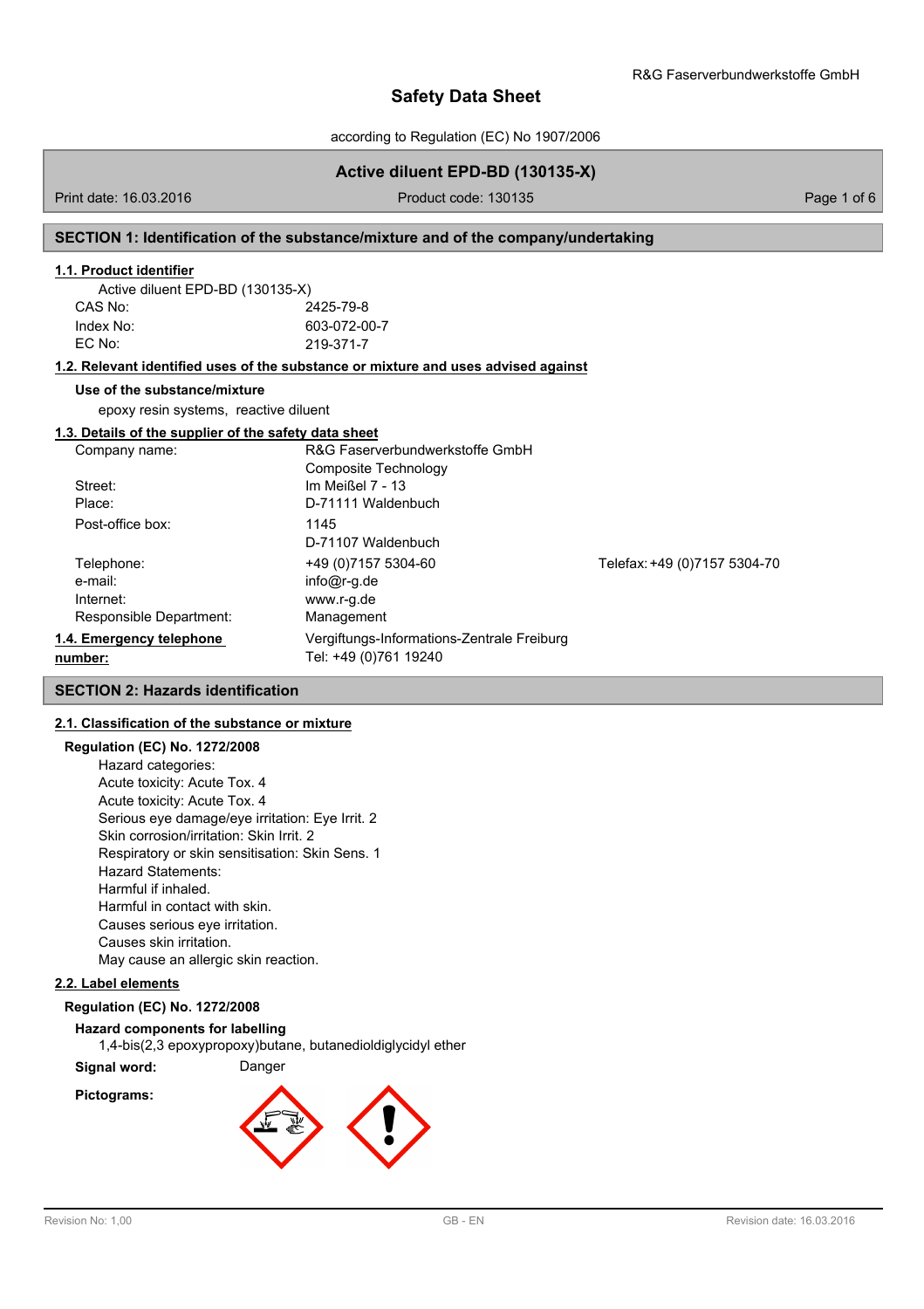according to Regulation (EC) No 1907/2006

## **Active diluent EPD-BD (130135-X)**

#### **Hazard statements**

| Harmful if swallowed, in contact with skin or if inhaled. |
|-----------------------------------------------------------|
| Causes serious eye damage.                                |
| Causes skin irritation.                                   |
| May cause an allergic skin reaction.                      |
| Harmful to aquatic life with long lasting effects.        |
|                                                           |

#### **Precautionary statements**

| Avoid breathing dust/fume/gas/mist/vapours/spray.                                                                                   |
|-------------------------------------------------------------------------------------------------------------------------------------|
| Wear protective gloves/protective clothing/eye protection/face protection.                                                          |
| Immediately call a POISON CENTER/doctor.                                                                                            |
| IF IN EYES: Rinse cautiously with water for several minutes. Remove contact lenses, if<br>present and easy to do. Continue rinsing. |
| Dispose of contents/container to Dispose of waste according to applicable legislation.                                              |
|                                                                                                                                     |

### **Additional advice on labelling**

The product is classified and labelled under the EC Directives/hazardous substances laws (GefStoffV).

#### **2.3. Other hazards**

Constituents contain epoxy. Observe the manufacturer's instructions.

The residual content of epichlorohydrin complies with the APME recommendations for modified epoxy resins. < 20 ppm (0,002%)

## **SECTION 3: Composition/information on ingredients**

### **3.1. Substances**

### **Hazardous components**

| <b>CAS No</b> | Chemical name                                                                                   |               |           | Quantity |
|---------------|-------------------------------------------------------------------------------------------------|---------------|-----------|----------|
|               | EC No                                                                                           | Index No      | IREACH No |          |
|               | Classification according to Regulation (EC) No. 1272/2008 [CLP]                                 |               |           |          |
| 2425-79-8     | 1,4-bis(2,3 epoxypropoxy)butane, butanedioldiglycidyl ether                                     |               | 100 %     |          |
|               | l219-371-7                                                                                      | 1603-072-00-7 |           |          |
|               | Acute Tox. 4, Acute Tox. 4, Eye Irrit. 2, Skin Irrit. 2, Skin Sens. 1; H332 H312 H319 H315 H317 |               |           |          |

Full text of H and EUH statements: see section 16.

#### **SECTION 4: First aid measures**

## **4.1. Description of first aid measures**

#### **General information**

Remove affected person from the danger area and lay down. Remove contaminated, saturated clothing immediately. Symptoms of poisoning may develop several hours following exposure. Victim should be under medical observation for at least 48 hours after exposure.

#### **After inhalation**

Following inhalation: Move victim to fresh air. Consult physician. If victim is at risk of losing consciousness, position and transport on their side.

### **After contact with skin**

After contact with skin, wash immediately with plenty of water and soap. If skin becomes irritated, seek medical treatment.

#### **After contact with eyes**

In case of contact with eyes flush immediately with plenty of flowing water for 10 to 15 minutes holding eyelids apart and consult an ophthalmologist.

## **After ingestion**

Seek medical advice immediately.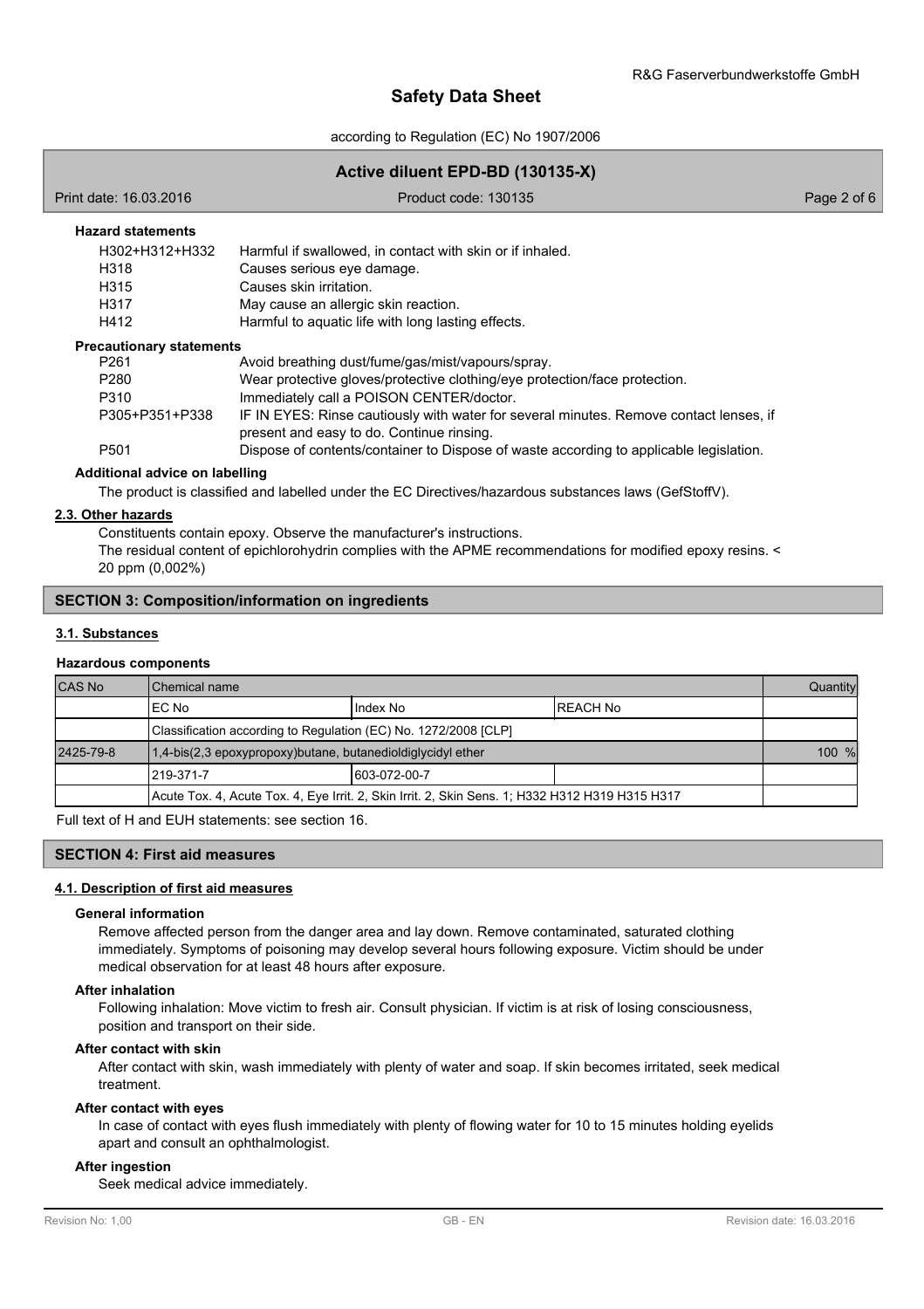according to Regulation (EC) No 1907/2006

# **Active diluent EPD-BD (130135-X)**

Print date: 16.03.2016 Product code: 130135 Page 3 of 6

### **SECTION 5: Firefighting measures**

## **5.1. Extinguishing media**

#### **Suitable extinguishing media**

Carbon dioxide (CO2). Extinguishing powder. Water spray. Fight major fires with a water spray jet or alcohol-resistant foam.

#### **Unsuitable extinguishing media**

High power water jet.

## **5.2. Special hazards arising from the substance or mixture**

When heating up or in the fire case formation of poisonous gasses possible.

## **SECTION 6: Accidental release measures**

### **6.1. Personal precautions, protective equipment and emergency procedures**

Wear personal protection equipment. Keep unprotected persons at a safe distance.

### **6.2. Environmental precautions**

Do not allow to enter into surface water or drains. Do not allow to enter groundwater.Do not allow to enter the soil or subsoil.

## **6.3. Methods and material for containment and cleaning up**

Absorb with liquid-binding material (e.g. sand, diatomaceous earth, acid- or universal binding agents). Dispose of contaminated material as § 13 waste.

## **6.4. Reference to other sections**

Carefully cleaning scene of an accident.

#### **SECTION 7: Handling and storage**

### **7.1. Precautions for safe handling**

#### **Advice on safe handling**

Provide adequate ventilation/vapour extraction at the workplace.

#### **7.2. Conditions for safe storage, including any incompatibilities**

#### **Requirements for storage rooms and vessels**

Keep/Store only in original container. Provide for retaining containers, eg. floor pan without outflow.

#### **Advice on storage compatibility**

Store separately from foodstuffs.

#### **Further information on storage conditions**

Keep in well sealed receptacles at a cool, dry location.

#### **SECTION 8: Exposure controls/personal protection**

## **8.1. Control parameters**

#### **8.2. Exposure controls**

#### **Protective and hygiene measures**

Take off immediately all contaminated clothing Avoid contact with skin and eyes. after work and before breaks for thorough skin cleansing. Keep away from food, drink and animal feeding stuffs.

#### **Eye/face protection**

Tightly sealed safety glasses. (EN 166)

### **Hand protection**

Wear protective gloves. (EN 374)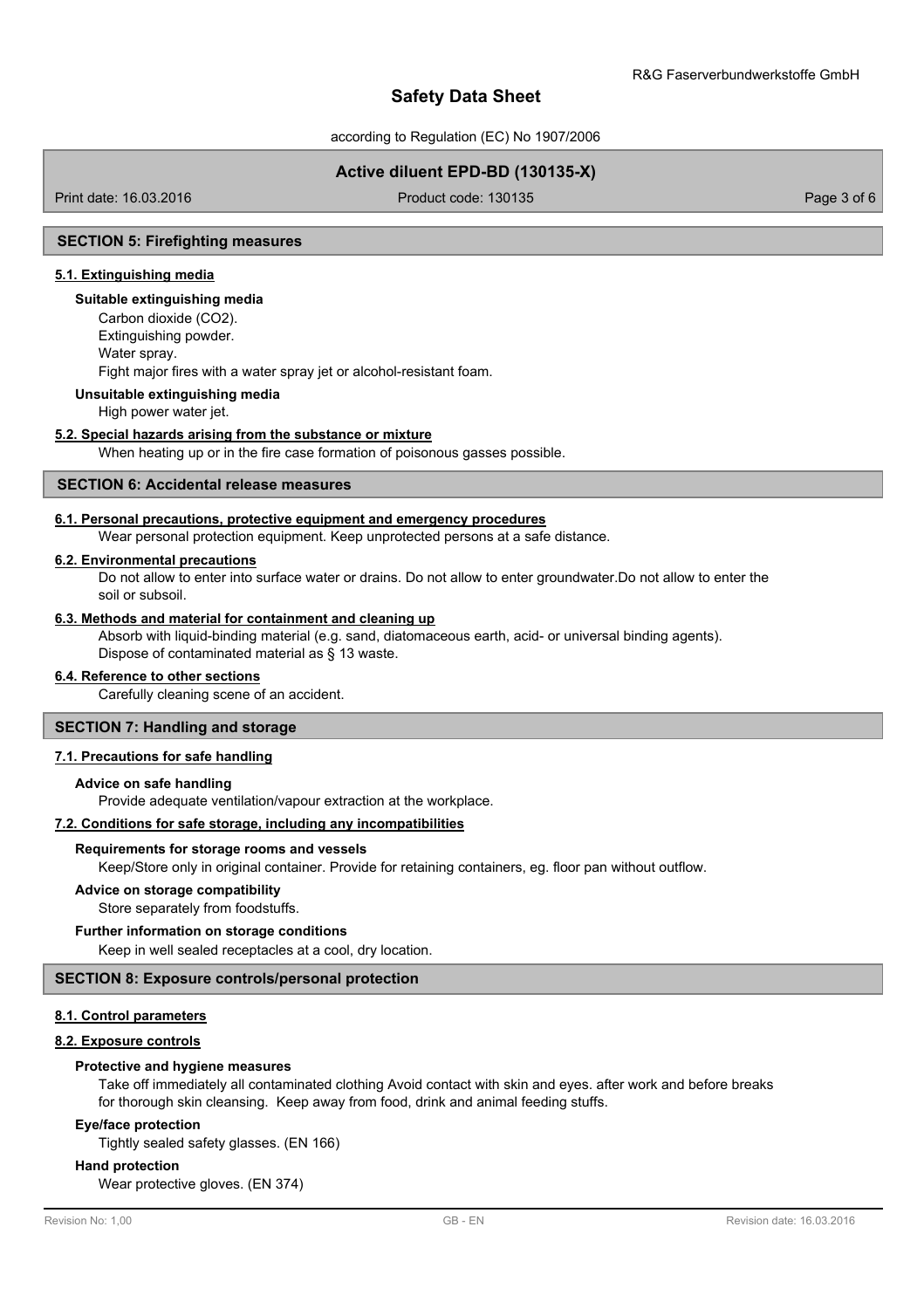according to Regulation (EC) No 1907/2006

| Active diluent EPD-BD (130135-X)                                                                                  |                                        |                                   |  |
|-------------------------------------------------------------------------------------------------------------------|----------------------------------------|-----------------------------------|--|
| Print date: 16.03.2016                                                                                            | Product code: 130135                   | Page 4 of 6                       |  |
| Material: NBR (Nitrile rubber). Butyl rubber.<br>Breakthrough time: See information supplied by the manufacturer. |                                        |                                   |  |
| <b>Skin protection</b><br>Wear protective clothing. (EN 340)<br><b>Respiratory protection</b>                     |                                        |                                   |  |
| In case of inadequate ventilation wear respiratory protection.                                                    |                                        |                                   |  |
| <b>SECTION 9: Physical and chemical properties</b>                                                                |                                        |                                   |  |
| 9.1. Information on basic physical and chemical properties                                                        |                                        |                                   |  |
| Physical state:<br>Colour:<br>Odour:                                                                              | liquid<br>clear<br>characteristic weak |                                   |  |
|                                                                                                                   |                                        | <b>Test method</b>                |  |
| Changes in the physical state<br>Initial boiling point and boiling range:                                         | 266 °C                                 |                                   |  |
| Flash point:                                                                                                      |                                        | 112 °C DIN 51758                  |  |
| Vapour pressure:<br>(at 20 $°C$ )                                                                                 | $< 0.1$ hPa                            |                                   |  |
| Density (at 20 °C):                                                                                               |                                        | 1,11 g/cm <sup>3</sup> ISO 2811-2 |  |
| Water solubility:<br>(at 20 $^{\circ}$ C)                                                                         | $0,8$ g/L                              |                                   |  |
| Viscosity / dynamic:<br>(at $25 °C$ )                                                                             | 15-25 mPa s ISO 9371                   |                                   |  |

## **SECTION 10: Stability and reactivity**

#### **10.1. Reactivity**

No further relevant information

## **10.2. Chemical stability**

no decomposition when stored and handled properly

## **10.3. Possibility of hazardous reactions**

Response: Oxidising agent, Alkali (lye), Amines, Acids

## **10.4. Conditions to avoid**

No further relevant information

# **10.5. Incompatible materials**

Strong oxidizing agents.

## **10.6. Hazardous decomposition products**

no decomposition when stored and handled properly

## **SECTION 11: Toxicological information**

## **11.1. Information on toxicological effects**

## **Toxicocinetics, metabolism and distribution**

Harmful if swallowed, in contact with skin or if inhaled.

#### **Acute toxicity**

2425-79-8 1,4-bis(2,3 epoxypropoxy)butane, butanedioldiglycidyl ether oral: 1.410 - 3.000 mg/kg (rat) LD50 dermal: 1.500 mg/kg (rabbit) LD50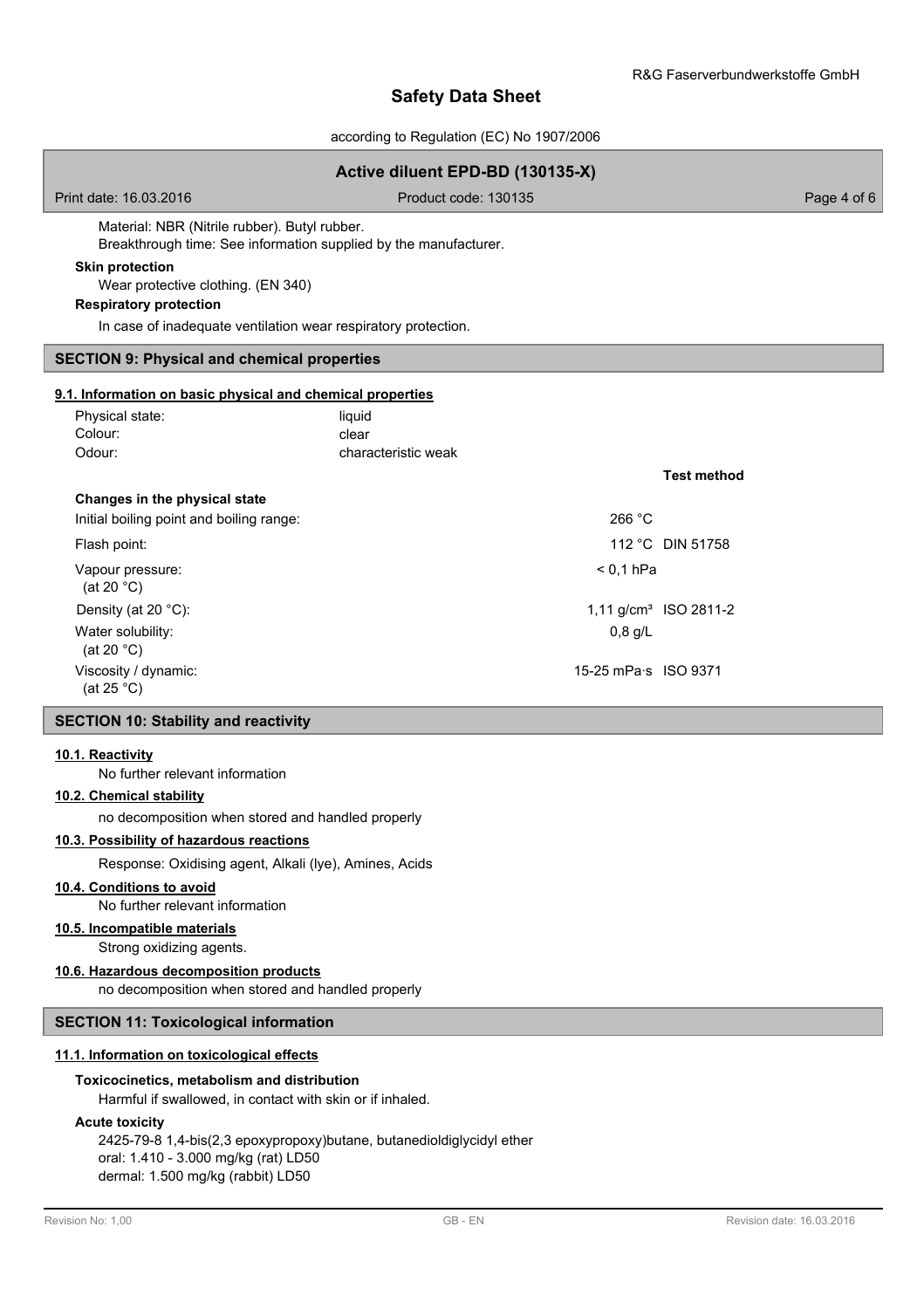according to Regulation (EC) No 1907/2006

## **Active diluent EPD-BD (130135-X)**

Print date: 16.03.2016 Product code: 130135 Page 5 of 6

| <b>CAS No</b> | Chemical name                                               |               |            |                |               |
|---------------|-------------------------------------------------------------|---------------|------------|----------------|---------------|
|               | <b>Exposure routes</b>                                      | <b>Method</b> | Dose       | <b>Species</b> | <b>Source</b> |
| 2425-79-8     | 1,4-bis(2,3 epoxypropoxy)butane, butanedioldiglycidyl ether |               |            |                |               |
|               | dermal                                                      | <b>IATE</b>   | 1100 mg/kg |                |               |
|               | inhalative vapour                                           | <b>ATE</b>    | $11$ mg/l  |                |               |
|               | linhalative aerosol                                         | <b>IATE</b>   | 1,5 mg/l   |                |               |

#### **Irritation and corrosivity**

Causes skin irritation. Causes serious eye damage.

#### **Sensitising effects**

May cause an allergic skin reaction.

#### **Specific effects in experiment on an animal**

Irritant effect on the eye, mild irritation to the skin (rabbit).

#### **SECTION 12: Ecological information**

### **12.2. Persistence and degradability**

No further relevant information

### **12.3. Bioaccumulative potential**

No further relevant information

## **12.4. Mobility in soil**

No further relevant information

### **12.5. Results of PBT and vPvB assessment**

not applicable

## **12.6. Other adverse effects**

No further relevant information

#### **Further information**

Do not let the product enter the groundwater, open water, or the sewerage system.

## **SECTION 13: Disposal considerations**

## **13.1. Waste treatment methods**

#### **Advice on disposal**

Dispose of waste according to applicable legislation. e.g. transfer to a suitable incineration plant Waste key numbers are assigned according to the European Waste Catalogue (EWC) depending on the sector and process type.

#### **Waste disposal number of waste from residues/unused products**

080111 WASTES FROM THE MANUFACTURE, FORMULATION, SUPPLY AND USE (MFSU) OF COATINGS (PAINTS, VARNISHES AND VITREOUS ENAMELS), ADHESIVES, SEALANTS AND PRINTING INKS; wastes from MFSU and removal of paint and varnish; waste paint and varnish containing organic solvents or other hazardous substances Classified as hazardous waste.

## **Waste disposal number of used product**

WASTES FROM THE MANUFACTURE, FORMULATION, SUPPLY AND USE (MFSU) OF COATINGS (PAINTS, VARNISHES AND VITREOUS ENAMELS), ADHESIVES, SEALANTS AND PRINTING INKS; wastes from MFSU and removal of paint and varnish; waste paint and varnish containing organic solvents or other hazardous substances Classified as hazardous waste. 080111